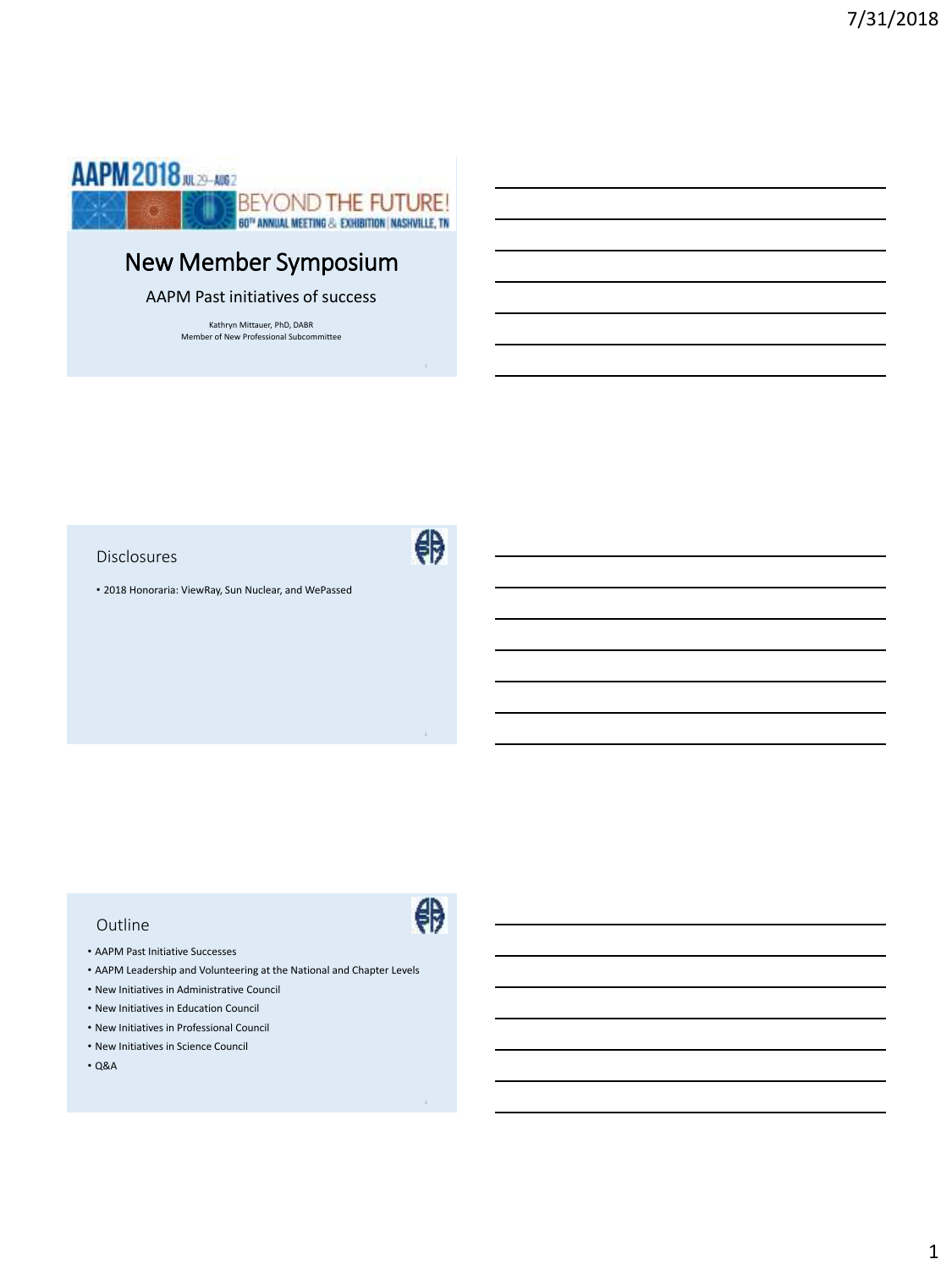### Learning objectives



- 1. Understand AAPM leadership structure
- 2. Understand how to become an AAPM volunteer
- 3. Understand recently-completed projects in each Council and why they're important
- 4. Understand current projects in each Council and why they're important
- 5. Understand near-future projects in each Council and why they're important

#### AAPM President—Bruce R. Thomadsen, PhD, FAAPM

#### Background:

- 46 years at University of Wisconsin-Madison
- Therapy, imaging, nuclear medicine • Practice in university to small community hospital setting
- Brachytherapy, patient safety, and regulatory
- Teaching and mentorship



#### AAPM President—Bruce R. Thomadsen, PhD, FAAPM

#### Presidency:

- Platform to close gap between leadership and membership to allow opportunities to more members
- Opening up line communication and transparency
- Bring in membership that are not in leadership (committee and tasks group)
- Encouraging Chairs to name "newbies" into committee and to have students as a guest

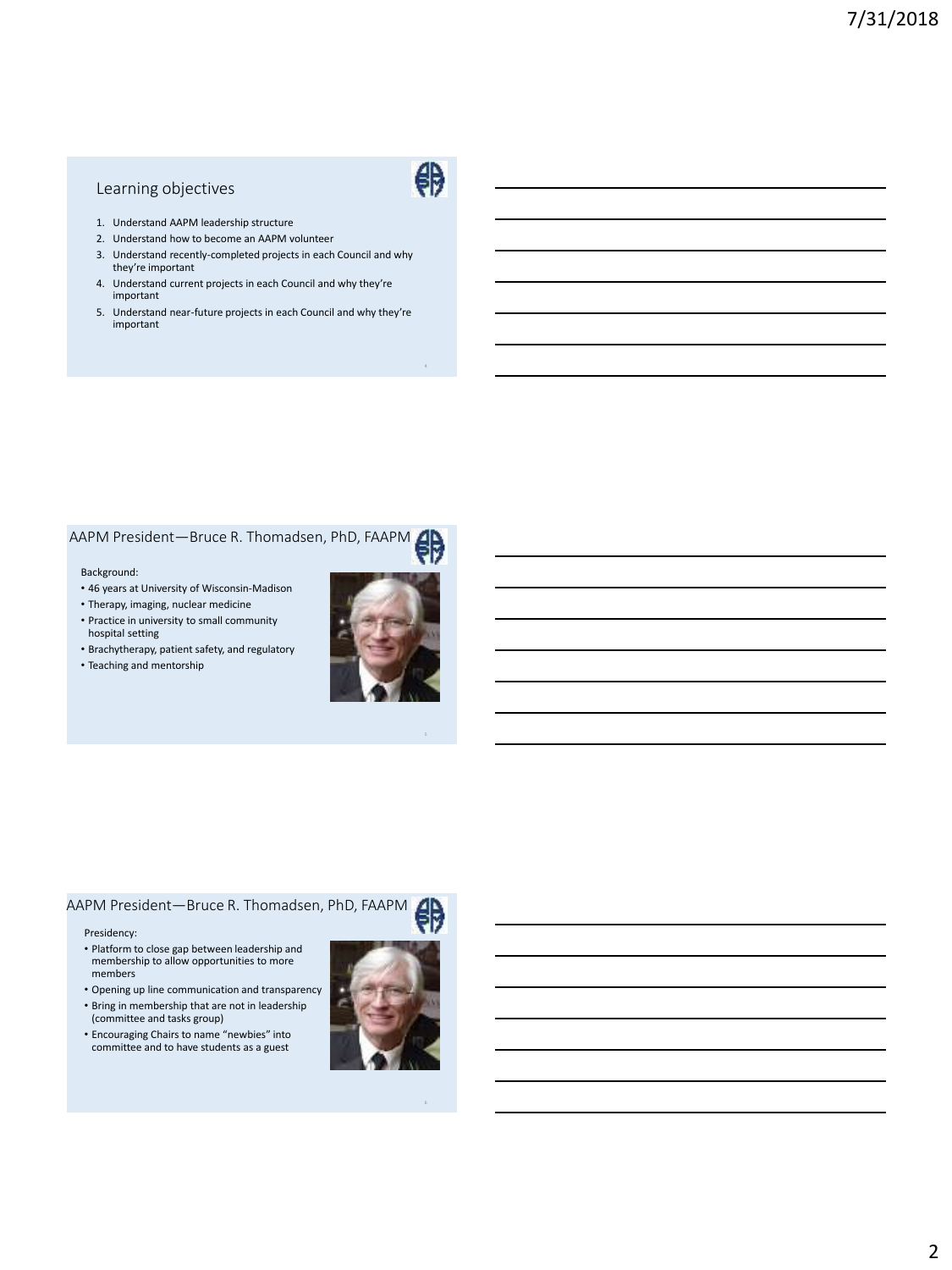- 
- $\begin{minipage}[c]{0.9\textwidth} \begin{tabular}{|c|c|} \hline & \multicolumn{2}{|c|}{\multicolumn{2}{|c|}{\multicolumn{2}{|c|}{\multicolumn{2}{|c|}{\multicolumn{2}{|c|}{\multicolumn{2}{|c|}{\multicolumn{2}{|c|}{\multicolumn{2}{|c|}{\multicolumn{2}{|c|}{\multicolumn{2}{|c|}{\multicolumn{2}{|c|}{\multicolumn{2}{|c|}{\multicolumn{2}{|c|}{\multicolumn{2}{|c|}{\multicolumn{2}{|c|}{\multicolumn{2}{|c|}{\multicolumn{2}{|c|}{\$
- 
- 
- 
- 
- 
- 
- 





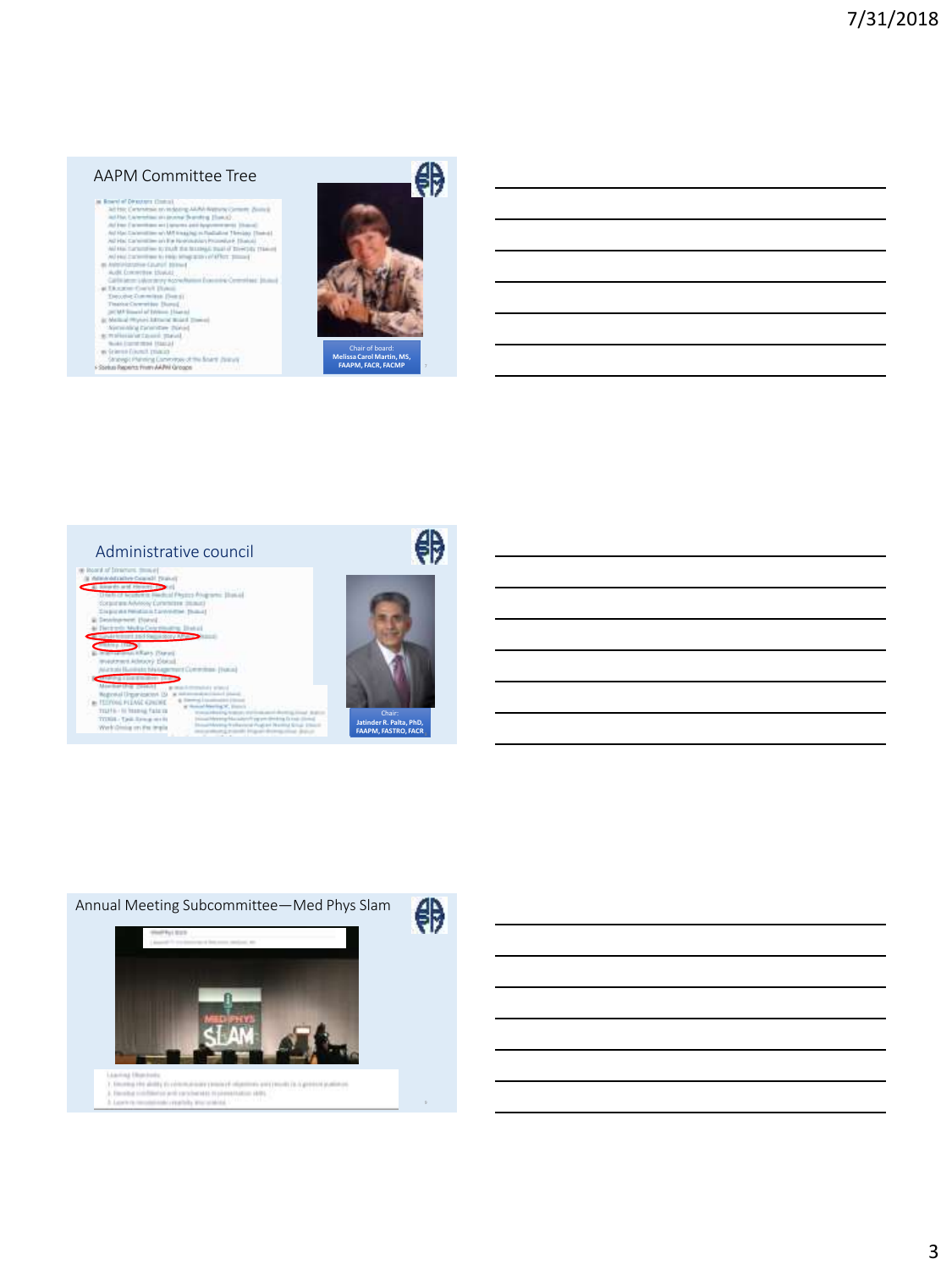## 舟 Education council<br>  $\begin{minipage}{0.9\textwidth} \begin{tabular}{|c|c|} \hline & \multicolumn{1}{|c|}{\textbf{Factor} (1)} & \multicolumn{1}{|c|}{\textbf{Factor} (2)} & \multicolumn{1}{|c|}{\textbf{Factor} (3)} & \multicolumn{1}{|c|}{\textbf{Factor} (4)} & \multicolumn{1}{|c|}{\textbf{Factor} (5)} & \multicolumn{1}{|c|}{\textbf{vector} (5)} & \multicolumn{1}{|c|}{\textbf{vector} (6)} & \multicolumn{1}{|c|}{\textbf{vector} (6)} & \multic$  $\Rightarrow$ ment today  $\mathbf{S}$ **James T. DobbinsIII, PhD, FAAPM** <sup>10</sup>



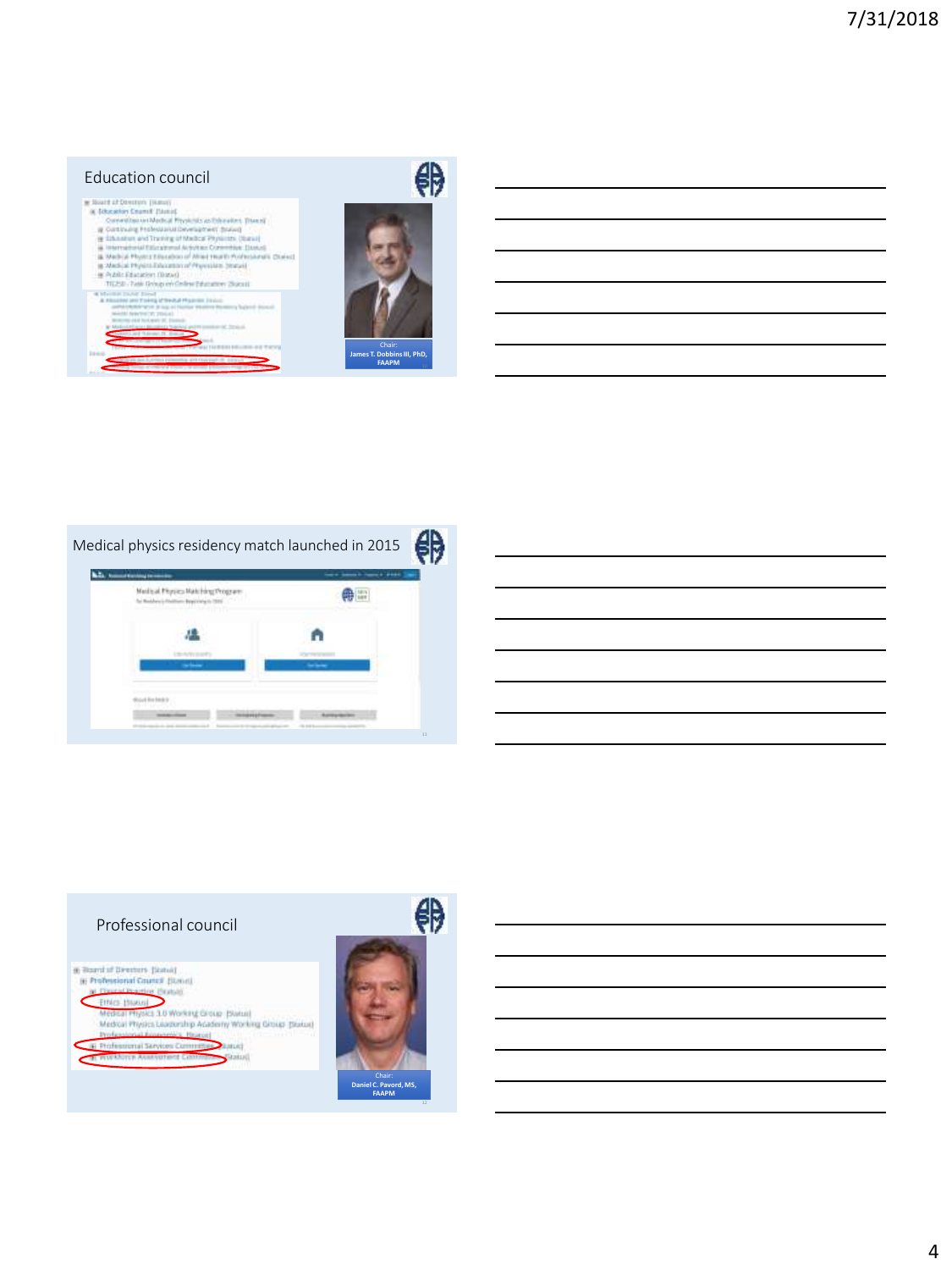|                                                                                  | ABR<br>Onli                                                                         | 14.0                                    | <b><i>SURGEON BOAT BEEN</i></b><br>A TURNING DEALER GENERAL PHOTOGRAPH (ROAD AND GENERAL<br>Fairly, principles and topological<br>· Radiahlys Anchiner, close machinery want move<br>I in morthap nature in called a through bank shot most artist<br>more subsidiary and cross requires all managers of an expertises, most if and<br><b>Industrial Control of Control Control</b><br>1. Regulatory politicists, material transport about reporting, sellant sistemi-<br>stocking, Johannese & Authority Monitors, Janet too complete price<br>and advert-     | <i><b>nalisi</b></i> |  |
|----------------------------------------------------------------------------------|-------------------------------------------------------------------------------------|-----------------------------------------|-----------------------------------------------------------------------------------------------------------------------------------------------------------------------------------------------------------------------------------------------------------------------------------------------------------------------------------------------------------------------------------------------------------------------------------------------------------------------------------------------------------------------------------------------------------------|----------------------|--|
|                                                                                  |                                                                                     |                                         | <b>Formators Seets Gillage</b>                                                                                                                                                                                                                                                                                                                                                                                                                                                                                                                                  |                      |  |
| <b>The America</b><br><b>Starting</b><br><b>EXTERNEY</b><br>ESAPE<br>Link of Co. | <b>ASSESSED</b><br>FOR HOUSE O<br>Addressed<br><b>Sal Free</b><br>an anno           |                                         | R&A Handcopy Will, Fribull Fell RAD Starrogan C. Woodcast, Jolla,<br>1. Financeri calinia to trading Dr. Div survice and announced a alast thrill<br>November (plan, calmicrowall, Muterialing)<br>4 500 Et for the process, formly and position in plushing inspirate particulars.<br>lease the allows, and as regiment of<br>In 10 antificant from EuroPlays Band Pray althought stand perform real packages<br>fequilation and equipts/visuality, including mathod swint powermany.<br>and posta dramati, ALAMI, Anno alchanol polichesting, but arent power |                      |  |
|                                                                                  | <b>State of Local</b><br>$- - - - -$<br>or warming<br><b>BARNE</b><br>ty's platform |                                         | Eablahry Pennsylvan                                                                                                                                                                                                                                                                                                                                                                                                                                                                                                                                             |                      |  |
|                                                                                  |                                                                                     | <b>Strike # 5 L. 10-661</b><br>all base | SHUMANI (Charlotter), Income, and paint securi-<br>RCLINGBUONATES AUMBA, AUM, and actuals<br>mage display/requirements, characteristics, and satisfied lan procedurate<br>tage processing techniques and acadiative data are system.<br>reside for use serious, sawcreng means, and little printers.<br>or of the initial teachers' photographs are<br>٠                                                                                                                                                                                                        |                      |  |
| <b>START OF THE ANN</b>                                                          | <b>Looking</b><br><b>Allege Ave</b>                                                 | --                                      | https://www.theabr.org/medical-physics/initial-certification/part-3-exam/content-guide                                                                                                                                                                                                                                                                                                                                                                                                                                                                          |                      |  |

| <u> 1989 - Johann Stoff, deutscher Stoff, der Stoff, der Stoff, der Stoff, der Stoff, der Stoff, der Stoff, der S</u> |  |  |  |
|-----------------------------------------------------------------------------------------------------------------------|--|--|--|
| <u> 1989 - Johann Stoff, amerikansk politiker (d. 1989)</u>                                                           |  |  |  |
| <u> 1989 - Johann Stoff, amerikan besteht fan de ferske fan de ferske fan de ferske fan de ferske fan de ferske</u>   |  |  |  |
|                                                                                                                       |  |  |  |
| <u> 1989 - Johann Stoff, amerikansk politiker (d. 1989)</u>                                                           |  |  |  |
|                                                                                                                       |  |  |  |
|                                                                                                                       |  |  |  |





o



- **MAG**
- **Basic Corporation**
- 
- E
- 



### .<br>Ming Street on Editorial Board Confly Association &  $M(1,4)$  . In maxima this<br>case, which started that the first state  $\sim$  1<br>maximal representation of the state state of the state

**SOACH** 

**Note: Agrees and Constitution and Broad all company that** 

HEEL MANAGER